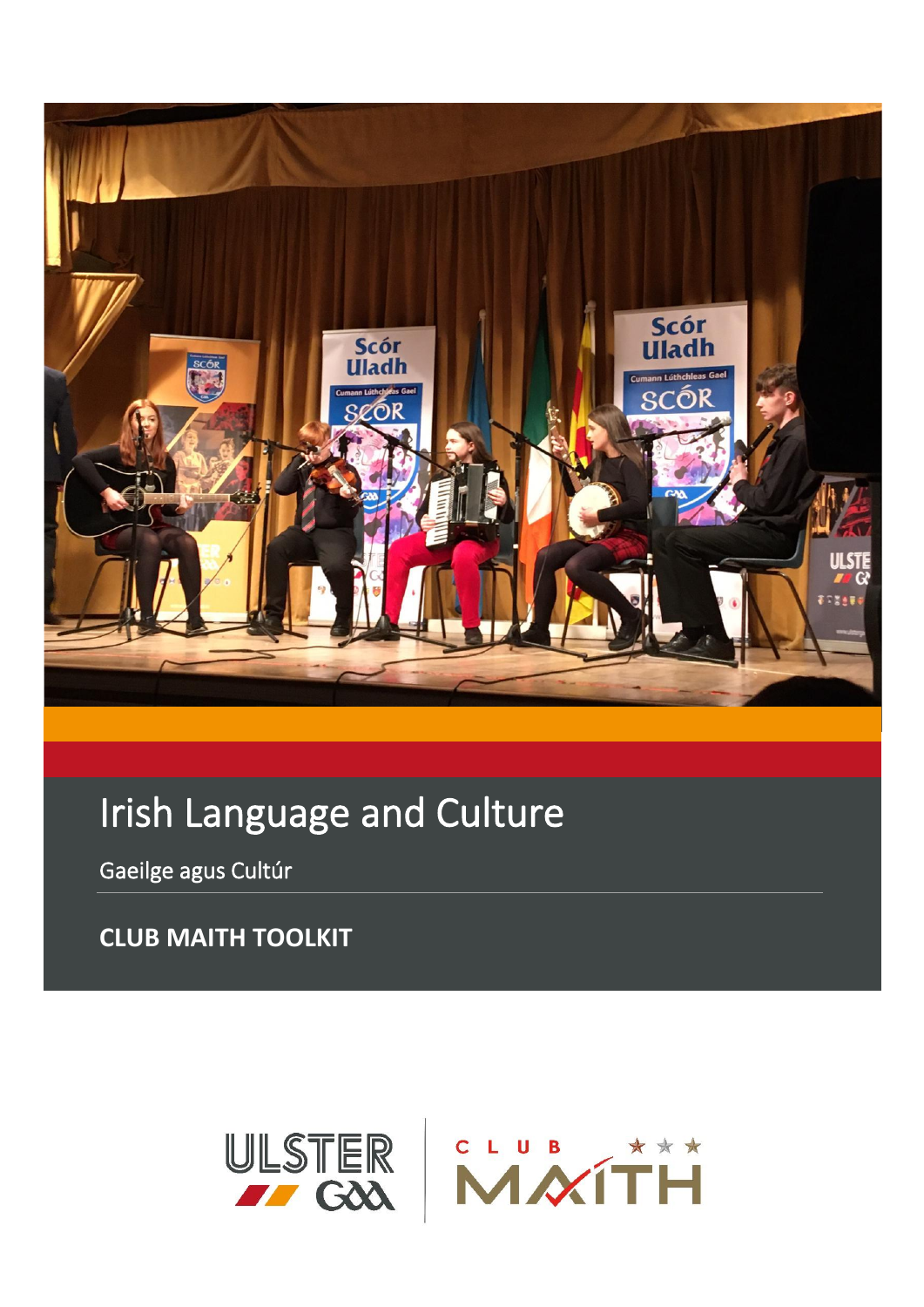# INTREOIR / INTRODUCTION

Tá dualgas ar leith ar an Chumann Lúthchleas Gael ó thaobh cothú na Gaeilge de. Tá se leagtha síos sa Treoir Oifigiúil go bhfuil an teanga agus cultúr na hÉireann araon ag croílár ghnó an CLG. Ciallaíonn sé sin go bhfuil gá leo ar chlár gnó an chlub chomh maith. Is féidir leo bheith i measc na ngnéithe is taitneamhaí de ghníomhaíochtaí an Chlub, mar go mbeidh tú in ann baill nua nach n-imríonn a mhealladh isteach agus deis agat bheith cruthaitheach sna rudaí a dhéantar.

The opening lines of the GAA's Official Guide make it clear that the active support of the Irish language and culture are central to the GAA's business. That means they have to be a part of our Club's business. They can also be among the most inclusive and enjoyable aspects of club activity, as you bring in new non-playing members and you can be creative in what you do.

#### SCÓR

Every GAA Club should take part in Scór. No other sporting or cultural body has anything like Scór, a framework which allows local people to take part in activity right across the cultural spectrum and within a clear community based and amateur context. Participants have the added benefit of moving on to represent their Club and/or County and Province.

Scór is made up of eight competitions:

- 1. Rince Foirne: céilí or figure dancing
- 2. Amhránaíocht Aonair: solo singing
- 3. Ceol Uirlise: instrumental music
- 4. Aithriseoireacht/scéalaíocht: recitation/storytelling
- 5. Grúpa Bailéid: ballad group
- 6. Tráth na gCeisteanna: question time
- 7. Léiriú: (dramatic presentation)
- 8. Rince Seit: set dancing

Every Club should have local people capable of taking part in several Scór competitions. Good practice tells us:

- Clubs should appoint a Cultural Officer whose key role will be to organise Scór in the Club.
- Clubs should liaise closely with the County GAA Cultural Officer.
- Other interested people from outside the Club, particularly parents, should be involved.
- Scór should be unashamedly promoted locally: modern TV successes show us how popular it has become for young people in particular to perform on stage.
- If starting from scratch, it is often best to begin by entering Scór na nÓg, i.e. for under-16s.
- Collaboration with local schools is vital.
- Strong partnerships should be developed with other local activities, e.g. dancing classes and drama Clubs.
- Local 'in-club' Scór heats can help create momentum and tend to be very popular locally.
- Scór performers representing the Club should be dressed in branded Club gear.
- Scór competitors should be cherished and celebrated, e.g. asked to provide entertainment at Club events.

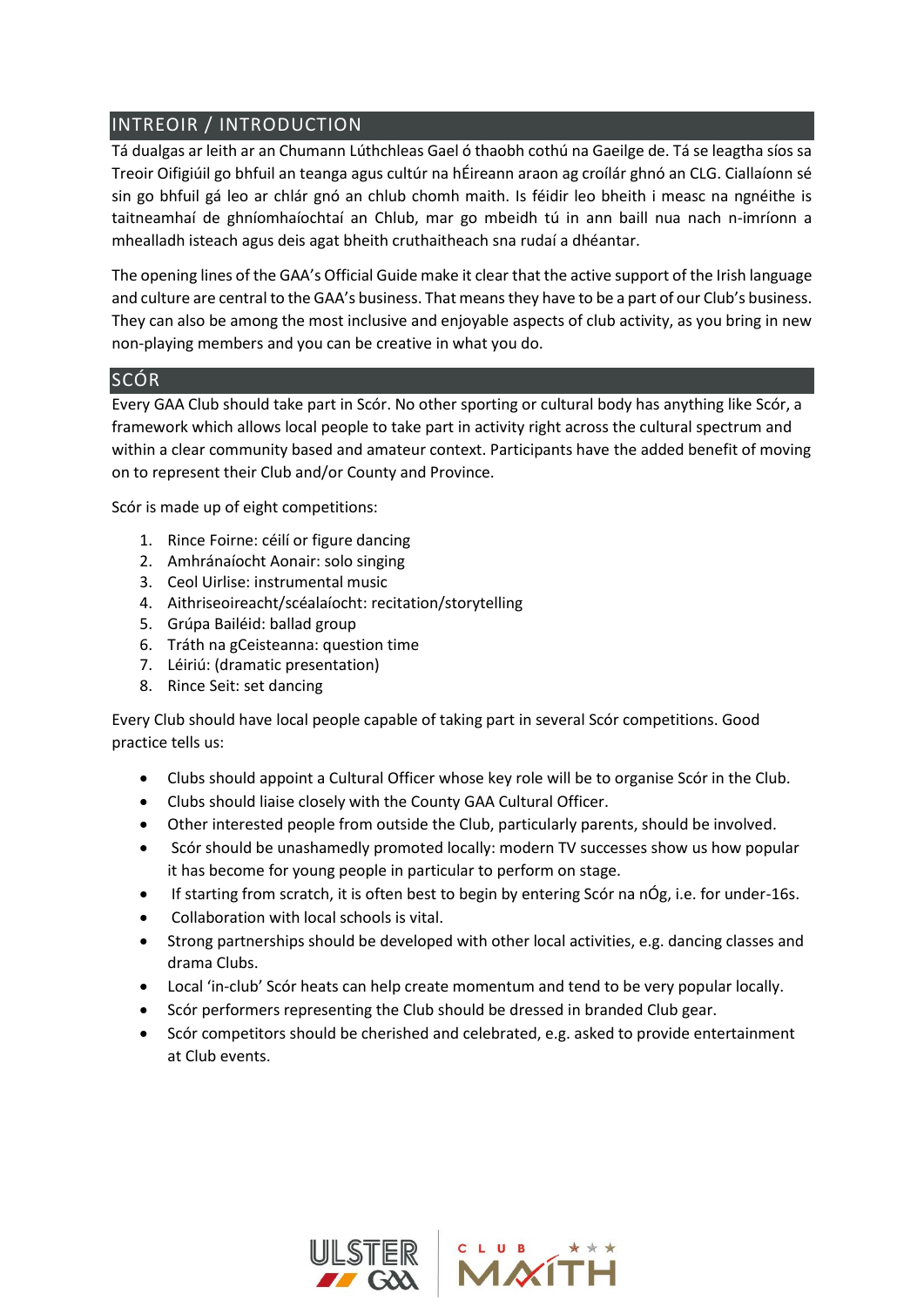# AN GHAEILGE

There are a number of simple ways in which GAA Clubs can help foster Irish at the local level:

- Appoint an Oifigeach Gaeilge/ Language Officer.
- Attend Ulster GAA's Officer Training events and promotional initiatives.
- Make contact with the county and provincial Irish Language Officers for support.
- Use the Irish version of the Club name in prominent places, e.g. on letterheads, kitbags, playing gear, tickets, and scoreboards.
- Put up Irish/bilingual signs inside and outside Club premises.
- Use bilingual agendas at meetings as provided by Ulster GAA.
- Make sure at least some Irish is used at Club events.
- Host Irish language classes.
- Offer Gaeltacht scholarships to local children.
- Host a children's summer camp which encompasses Gaelic sports, Irish and culture.
- Register with The Joe McDonagh Foundation.
- Take part in Seachtain na Gaeilge / Irish language Week in early March each year.
- Encourage adult members to go to Cúrsa Shéamuis de Faoite, Comhairle Uladh's Irish course in Downings, Dún na nGall, each July.
- Collaborate and network with other local Clubs and the county GAA committee in language initiatives.
- Develop partnerships with local language organisations.

# CULTÚR AGUS OIDHREACHT: CEOL, AMHRÁNAÍOCHT, DAMHSA AGUS DRÁMA – MUSIC, SONG, DANCE AND DRAMA

- Appoint a Club Cultural Officer
- Host at least one dedicated Irish cultural event each year, e.g. tied in with St Patrick's Day.
- Make sure all Club events have an Irish cultural dimension, e.g. appropriate rounds in quizzes and entertainment at Club functions (ideally using Club Scór participants)
- Include appropriate elements in the décor of Club premises. n Build a Celtic art component into any Club new-build project.
- Work closely with local schools and teachers.
- Organise or facilitate others to organise Irish dancing and/or music classes.
- Collaborate with local GAA Clubs and the County Committee as appropriate.
- Work in partnership with other local cultural organisations

#### STAIR AGUS CARTLANNA AN CHLUB / CLUB HISTORY AND ARCHIVES

- Research and promote the person/event/ grouping after which the Club is named.
- Hold an annual 'founders' day', an event to celebrate the forming of the Club.
- Revisit past Club achievements in publications such as newsletters. n Include a summary Club history on the Club website.
- Build up a safe, protected archive of Club minute-books, AGM reports, Club publications, etc.
- Make digital copies of old minute-books, documents and photographs and consider donating the originals to a local or provincial archive for safekeeping.
- Publish a new or update any previous Club history, ideally to mark a landmark Club or GAA event.
- Keep press cuttings of significant Club games and events.